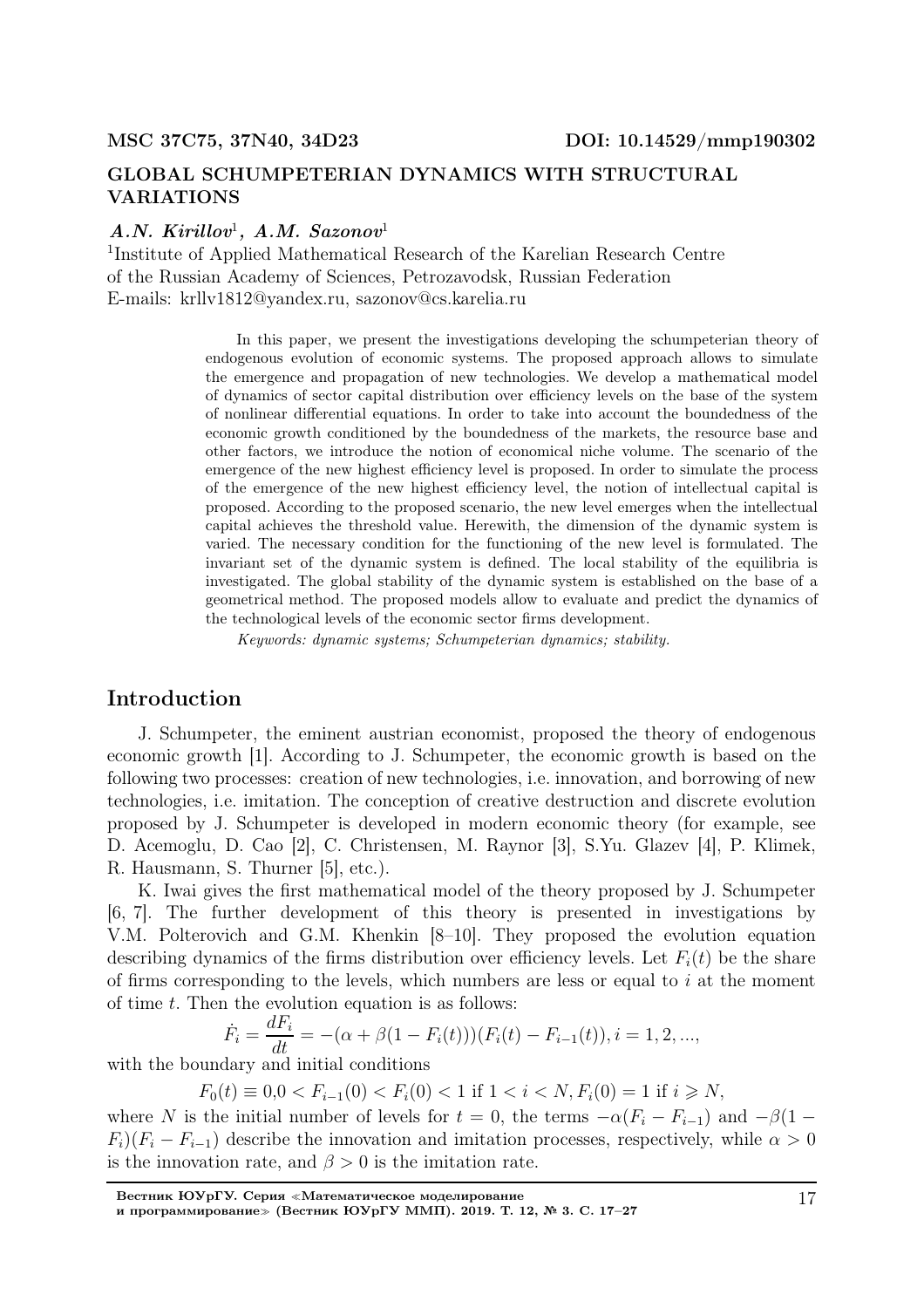Note that this model was successfully applied in order to analyze the dynamics of the ferrous metal industry firms distribution over efficiency levels (L.M. Gelman, M.I. Levin, V.M. Polterovich, V.A. Spivak [8]).

Further, A.A. Shananin and G.M. Khenkin considered the mathematical model of the firm capacity dynamics [11]. Let  $M_i(t)$  be the integrated firm capacity at the *i*-th level,  $\lambda_i$  be the profit per capacity unit at the *i*-th level, and  $0 \leq \varphi_i(t) \leq 1$  be the share of the investments of the firms at the *i*-th level to create the capacities at the next  $(i + 1$ -th) level. Then the capacity dynamics equation is as follows:

$$
\dot{M}_i = (1 - \varphi_i)\lambda_i M_i + \varphi_{i-1}\lambda_{i-1}M_{i-1}, i = 1, 2, \dots,
$$
\n(1)

with the boundary and initial conditions

$$
M_0(t) \equiv 0, M_i(0) \ge 0, \sum_{i=1}^{N} M_i(0) > 0, M_i(0) = 0
$$
 if  $i > N$ ,

where N is the initial number of levels,  $\varphi_i = \alpha + \beta(1-\alpha)$  $\sum_{k=0}^i M_k$  $\sum_{k=0}^{\infty} M_k$  $\alpha > 0, \beta > 0$  are constants,

 $F_i(t) =$  $\sum_{k=0}^i M_k$  $\sum_{k=0}^{\infty} M_k$ .

However, this model does not take into account the boundedness of the economic growth conditioned by the boundedness of the markets, the resource base and other factors. Let us show that  $M_i(t) \to \infty$  for  $t \to \infty$ .

First of all, consider the first equation  $(i = 1)$ :

$$
\dot{M}_1 = (1 - \varphi_1)\lambda_1 M_1.
$$

Substitute the expression of  $\varphi_1$  and obtain

$$
\dot{M}_1 = (1 - \alpha - \beta + \beta \frac{M_1(t)}{\sum_{k=0}^{\infty} M_k(t)}) \lambda_1 M_1.
$$

**Lemma 1.** If  $0 \le \varphi_i(t) \le 1$ , then  $\alpha + \beta < 1$ .

*Proof.* First of all, we prove that  $F_1(t) \to 0$  for  $t \to \infty$ . According to Theorem 2 [11],  $|F_1(t) - F_1^*|$  $T_1^*(t) \rvert \rightarrow 0$  for  $t \rightarrow \infty$ , where  $F_1^*$  $I_1^*(t) = (1 + A(t))$ α  $\frac{\alpha}{\alpha+\beta}$ <sup>n</sup> $e^{\beta t}$ <sub>1</sub><sup>-1</sup> . Therefore, for any  $\varepsilon > 0$ , there exists  $T_1 > 0$  such that  $|F_1^*|$  $\left| \Gamma_1^*(t) - F_1(t) \right| \; < \; \frac{\varepsilon}{2}$  $\frac{\varepsilon}{2}$  for  $t > T_1$ . Obviously,  $F_1^*$  $T_1^*(t) \to 0$  for  $t \to \infty$ , i.e. for the same  $\varepsilon > 0$  there exists  $T_2 > 0$  such that  $F_1^*$  $T_1^*(t) < \frac{\varepsilon}{2}$ 2 for  $t > T_2$ . Consequently, for any  $\varepsilon > 0$  there exists  $T = max(T_1, T_2) > 0$  such that  $F_1(t) < F_1^*(t) + |F_1^*|$  $|I_1^*(t) - F_1(t)| < \varepsilon$  for  $t > T$ , i.e.  $F_1(t) \to 0$  for  $t \to \infty$ .

Now we assume that  $\alpha + \beta \geq 1$ . Then

$$
0 \leq 1 - \varphi_1(t) = 1 - \alpha - \beta + \beta F_1(t) < 1 - \alpha - \beta + \beta \varepsilon \leq 1, \text{ for } t > T.
$$
\nIf  $0 < \varepsilon < \frac{\alpha + \beta - 1}{\beta}$ , then  $1 - \varphi_1 < 1 - \alpha - \beta + \beta \varepsilon < 0$  that contradicts  $0 \leq \varphi_i(t) \leq 1$ .

\nTherefore,  $\alpha + \beta < 1$ .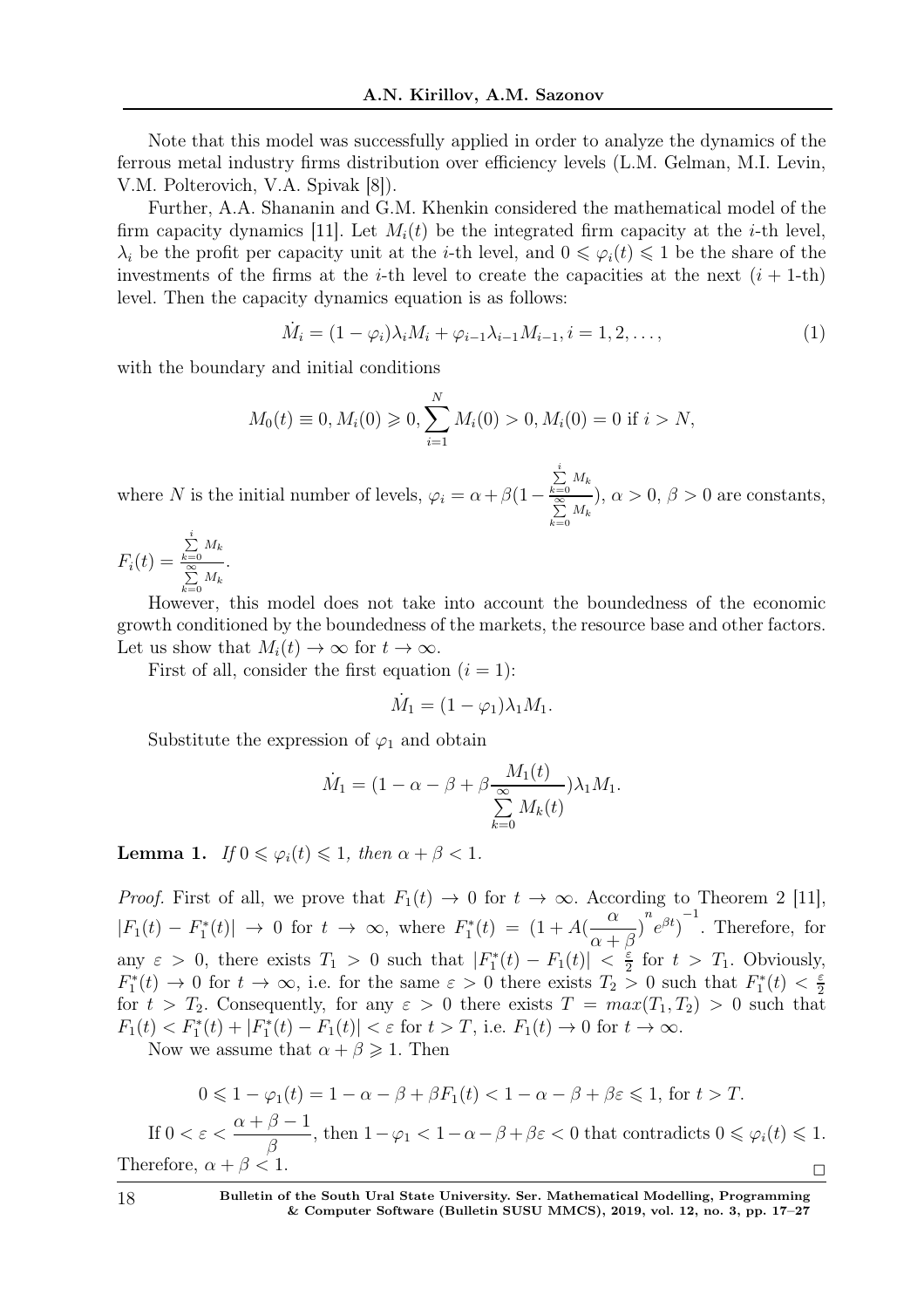Note that there exists  $\sigma > 0$  such that  $\sigma < 1 - \alpha - \beta < 1 - \alpha - \beta + \beta \frac{M_1(t)}{\infty}$  $\sum^{\infty}$  $_{k=0}$  $M_k(t)$ , since

 $0 < \alpha + \beta < 1$ . Therefore, we have

$$
\dot{M}_1 = (1 - \alpha - \beta + \beta \frac{M_1(t)}{\sum_{k=0}^{\infty} M_k(t)}) \lambda_1 M_1 > \sigma \lambda_1 M_1.
$$

Integrate this inequality on the segment  $[0, t]$  and obtain

 $M_1 > M_1^0 e^{\sigma \lambda_1 t} \to \infty$ , for  $t \to \infty$ ,

where  $M_1^0 = M_1(0)$ . Therefore,  $M_1(t) \to \infty$  for  $t \to \infty$ .

Taking into account (1), for  $i \geq 2$ , we obtain

$$
\dot{M}_i = (1 - \varphi_i)\lambda_i M_i + \varphi_{i-1}\lambda_{i-1}M_{i-1} > (1 - \varphi_i)\lambda_i M_i.
$$

Similar to the case  $i = 1$ , since  $\varphi_i = \alpha + \beta(1 - \pi)$  $\sum$ i  $_{k=0}$  $M_k$  $\sum^{\infty} M_k$  $k=0$ ), we obtain that  $M_i(t) \to \infty$ 

for  $t \to \infty$ .

In order to construct the mathematical models of the dynamics of capital distribution over efficiency levels, we develop the approach proposed by A.A. Shananin and G.M. Khenkin [11]. In contrast with model (1), we consider  $\varphi_i$  to be constants. In our model, we take into account the boundedness of the economic growth. To this end, we introduce the notion of the economic niche volume, which is analogous to the notion of the ecological niche volume. By the economic niche volume we mean a limit integrated capital value, for which the growth rate is so low that there is no capital growth. Moreover, based on the dynamic system with variable dimension, we propose an approach to simulate the process of new levels emergences. The equilibria of the constructed dynamic models are determined and their global stability is proved. This research develops the previous results of the authors [12]. To this end, we introduce the structural variations based on the system with variable number of efficiency levels, which is controlled by the intellectual capital dynamics.

# 1. Model of Dynamics of Sector Capital Distribution Over Efficiency Levels

Following the approach proposed by V.M. Polterovich and G.M. Khenkin, we assume that the capital at each i-th efficiency level is distributed in two flows: to develop the production process at the next  $(i+1-th)$  level, and to produce at the current  $(i-th)$  level. The firms of the highest level make investments to create the new level that did not exist previously. These investments are distributed for the scientific research and for the capital accumulation, which will be used at the startup stage of the new efficiency level functioning.

We define the intellectual capital as the financial accumulations, which the firms at the highest level invest in scientific research and introduction of the research results into the industry.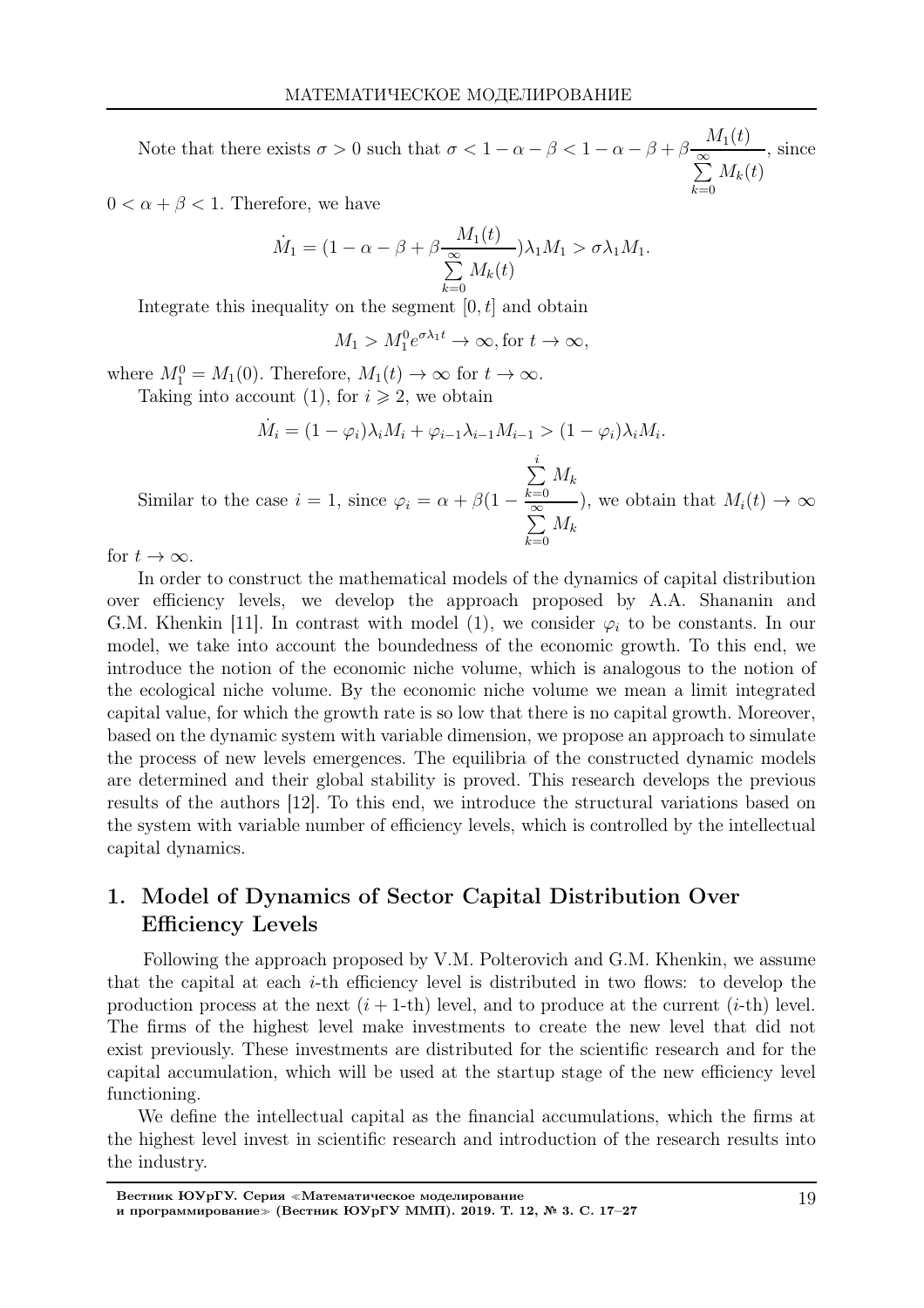Let  $C_i(t)$  be the integrated capital at the *i*-th level (the same firm can have the capital at different levels),  $V_i$  be the economic niche volume at the *i*-th level,  $\varphi_i$  be the share of the firms capital at the i-th level intended for developing of the production at the next  $(i + 1$ -th) level,  $\lambda_i$  be the unit prime cost at the *i*-th level (i.e. the cost of the unit of the goods production per unit time),  $i = 1, ..., N$ , I be the intellectual capital,  $\nu$  be the rate of the scientific research,  $\psi$  be the share of the investments intended for the scientific research. The rest capital is intended for the creation of the new  $N + 1$ -th level (as initial capital). All values above are constants with the exclusion of  $C_i(t)$ . We assume that the greater i the higher the level.

Consider the system of differential equations

$$
\begin{cases}\n\dot{C}_1 = \frac{1-\varphi_1}{\lambda_1} C_1 (V_1 - C_1) = f_1, \\
\dot{C}_i = \frac{1-\varphi_i}{\lambda_i} C_i (V_i - C_i) + \varphi_{i-1} C_{i-1}, i = 2, ..., N = f_i, \\
\dot{I} = -\nu I + \psi \varphi_N C_N = g.\n\end{cases}
$$
\n(2)

Obviously, at each level of efficiency (with the exclusion of the first level), the right hand side of the equation of the capital growth rates contains two terms, which describe the capital growth provided by the production at the current  $(i-th)$  level and the investments from the previous  $(i - 1$ -th) level, respectively. If the capital volume is not greater than the economic niche volume of the current level, then the first term is positive, i.e. the capital increases. Otherwise, the first term is negative, i.e. the production is unprofitable at the current level. However, the investments from the previous level provide the capital growth at the current level for some time, while the positive second term is greater than the absolute value of the negative first term, i.e. while the investments from the previous  $(i-1-th)$  level are greater than the firm losses induced by exceeding of the economic niche volume at the current  $(i-th)$  level.

The last equation describes the intellectual capital dynamics and is obtained as follows. The first negative term  $-\nu I$  corresponds to the decrease in the intellectual capital I due to its spending for the scientific research conducted with the rate  $\nu$ . The second term describes the growth of the intellectual capital provided by the science investments of the firms at the highest level. Let us consider the growth of the intellectual capital  $I$  during the time interval  $[t, t + \Delta t]$ . The value  $\nu I(t) \Delta t$  is spent on the scientific research, while the investments obtained from the highest level are equal to  $\psi \varphi_N C_N(t) \Delta t$ . Therefore, we have

$$
I(t + \Delta t) = I(t) - \nu I(t)\Delta t + \psi \varphi_N C_N(t)\Delta t.
$$
\n(3)

Proceed to limit for  $\Delta t \to 0$  in (3). We obtain the equation  $\dot{I} = -\nu I + \psi \varphi_N C_N$  of system (2).

**Remark 1.** Consider the difference between  $\varphi_i$  of model (1), where  $\varphi_i$  are not constants, and in the proposed model, where  $\varphi_i$  are constants. This difference is not critical, because, in some sense, the multiplier  $(V_i - C_i)$  acts as  $\varphi_i$  of model (1). In our model, the multiplier  $(V_i - C_i)$  changes its sign while exceeding the economic niche volume. This fact allows to take into account directly the boundedness of the economic growth.

Let us consider the model with the single efficiency level and the intellectual capital.

$$
\begin{cases}\n\dot{C}_1 = \frac{1 - \varphi_1}{\lambda_1} C_1 (V_1 - C_1) = f_1, \\
\dot{I} = -\nu I + \psi \varphi_1 C_1 = g.\n\end{cases}
$$
\n(4)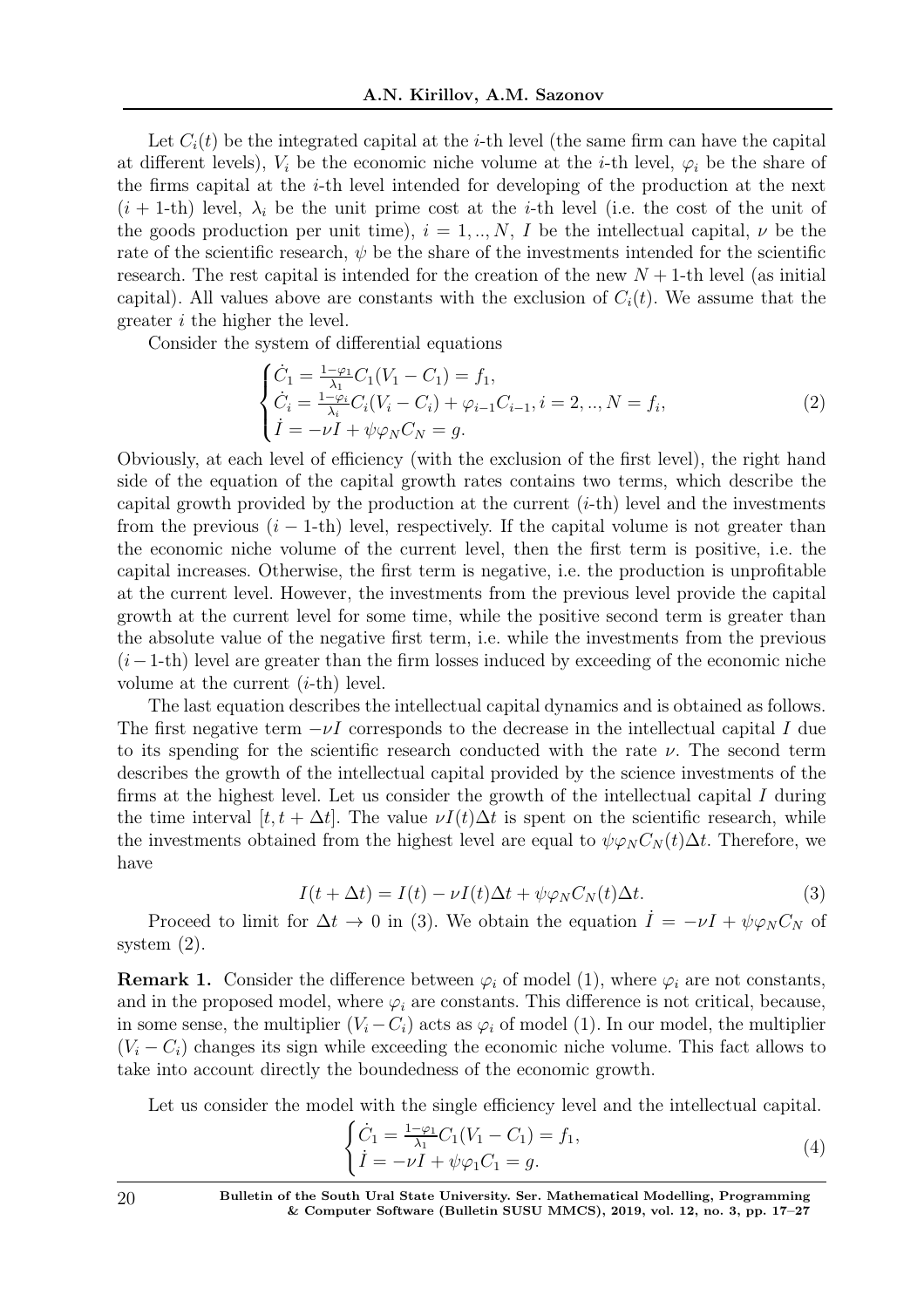Consider the right hand sides of the equations to be equal to zero. We obtain the equilibria:  $(0,0), (V_1, I^*),$  where  $I^* = \frac{\psi \varphi_1}{\nu}$  $\frac{\varphi_1}{\nu}V_1$ .

**Proposition 1.** The set  $\mathbb{R}^2_+ = \{(x, y) : x \geq 0, y \geq 0\}$  is invariant.

*Proof.* If  $C_1 = 0$ , then, taking into account (4), we obtain that  $\dot{C}_1 = 0$ . Therefore, the trajectories do not leave  $\mathbb{R}^2_+$  through the axis  $I(C_1 = 0)$ . If  $I = 0$ , then  $\dot{I} = \psi \varphi_1 C_1 \geq 0$ . Therefore, the trajectories do not leave  $\mathbb{R}^2_+$  through the axis  $C_1$  ( $I = 0$ ). Consequently, the trajectories do not leave  $\mathbb{\bar{R}}_+^2$ , therefore,  $\mathbb{\bar{R}}_+^2$  is invariant.  $\Box$ 

**Theorem 1.** The equilibrium  $P = (V_1, I^*)$  is asymptotically stable, the equilibrium  $(0,0)$ is unstable.

Proof. The Jacobi matrix is as follows:

$$
f' = \begin{pmatrix} -2a_1C_1 + a_1V_1 & 0\\ \psi\varphi_1 & -\nu \end{pmatrix}.
$$
 (5)

Determine the eigenvalues for the equilibria as the roots of the characteristic polynomials

$$
det(f'(V_1, I^*) - \lambda E) = \begin{vmatrix} -a_1 V_1 - \lambda & 0 \\ \psi \varphi_1 & -\nu - \lambda \end{vmatrix} = (-a_1 V_1 - \lambda)(-\nu - \lambda) = 0.
$$
 (6)

Therefore,  $\lambda_1 = -a_1 V_1 < 0$ ,  $\lambda_2 = -\nu < 0$ . Consequently, the equilibrium  $P = (V_1, I^*)$  is asymptotically stable.

$$
det(f'(0,0) - \lambda E) = \begin{vmatrix} a_1 V_1 - \lambda & 0 \\ \psi \varphi_1 & -\nu - \lambda \end{vmatrix} = (a_1 V_1 - \lambda)(-\nu - \lambda) = 0.
$$
 (7)

Here  $\lambda_1 = a_1 V_1 > 0$ . Therefore,  $(0, 0)$  is unstable.

Denote  $\mathbb{R}^n_+ = \{(c_1, ..., c_n) : c_i > 0, i = 1, ..., n\}.$ 

**Definition 1.** An equilibrium that belongs to the invariant set  $M$  is global stable in  $M$ , if the equilibrium is asymptotically stable in  $M$  in the sense of Lyapunov for any initial data in M.

**Theorem 2.** The equilibrium  $P = (V_1, I^*)$  is global stable in  $\mathbb{R}^2_+$ .

Therefore, Theorem 2 shows that the capital volume tends to the economic niche volume, while the intellectual capital volume tends to the value  $\frac{\psi \varphi_N}{\nu} V_1$ , i.e. is equal to the relation of the scientific investments to the research rate.

*Proof.* The set  $\mathbb{R}^2_+$  is divided by isoclines  $C_1 = V_1$  and  $I = \tilde{I} = \frac{\psi \varphi_N}{\nu}$  $\frac{\varphi_N}{\nu}C_1$  into four domains  $D_i$ ,  $i = 1, ..., 4$ , as follows (see Figure):

•  $D_1 = \{ (C_1, I) : C_1 < V_1, I < I \},\$ •  $D_2 = \{ (C_1, I) : C_1 > V_1, I < I \},\$ •  $D_3 = \{ (C_1, I) : C_1 > V_1, I > \tilde{I} \},\$ 

•  $D_4 = \{ (C_1, I) : C_1 < V_1, I > I \}.$ 

 $\Box$ 

Вестник ЮУрГУ. Серия <sup>≪</sup>Математическое моделирование и программирование≫ (Вестник ЮУрГУ ММП). 2019. Т. 12, № 3. С. 17–27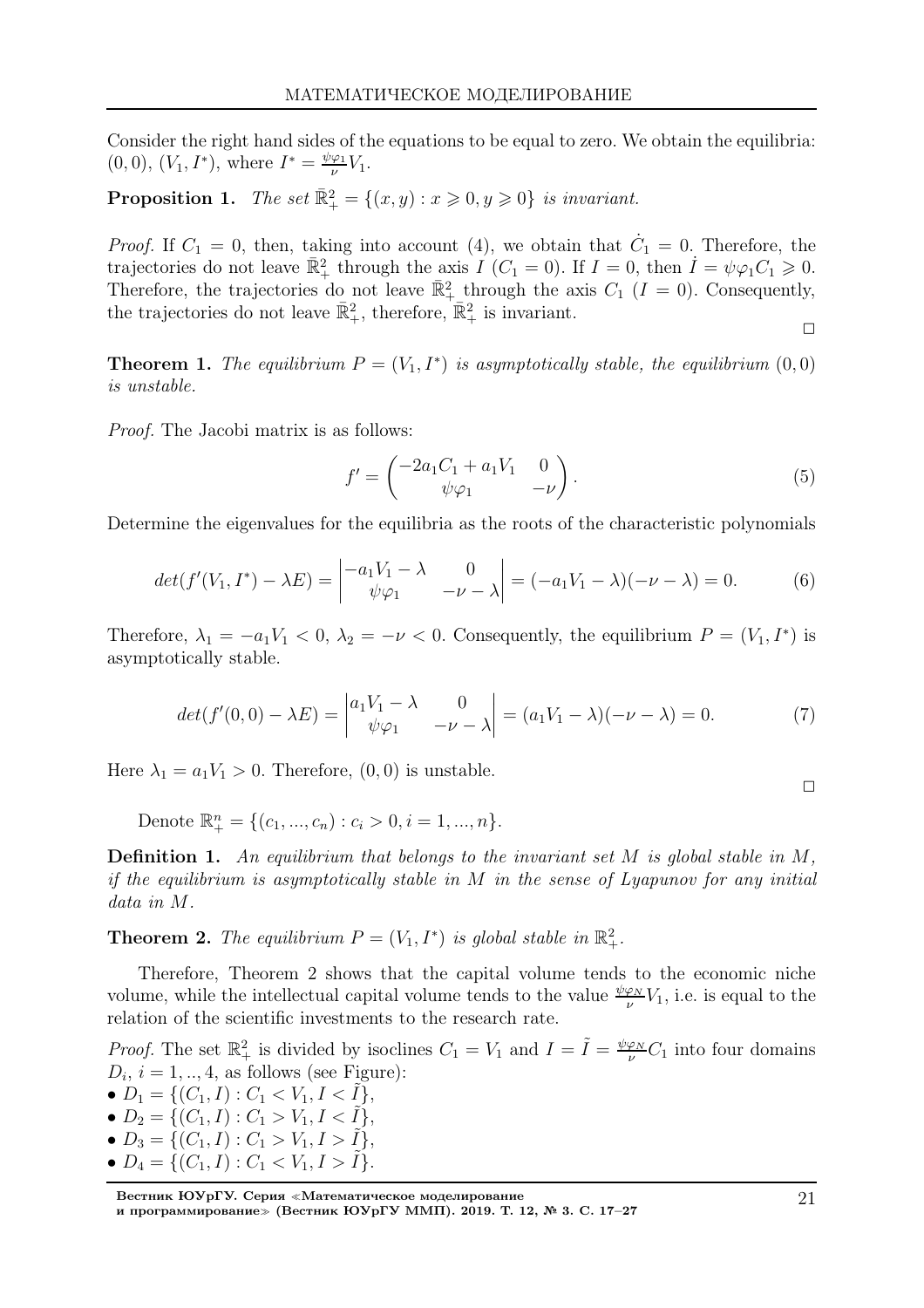

All trajectories enter any quadrangle E, and the equilibrium  $P$  is global stable

Therefore,

- In  $D_1$ :  $f_1 > 0, g > 0$ ,
- In  $D_2$ :  $f_1 < 0, g > 0$ ,
- In  $D_3$ :  $f_1 < 0, g < 0$ ,
- In  $D_4$ :  $f_1 > 0, g < 0$ .

The equilibrium  $P = (V_1, I^*)$  belongs to the domain E with the boundary consisting of the segments of the lines  $k_1C_1 + hI = r > 0$ , where

$$
\begin{cases} k_1 > 0 & C_1 < V_1, \\ k_1 < 0 & C_1 > V_1, \end{cases}
$$

$$
\begin{cases} h > 0 & I < \tilde{I}, \\ h < 0 & I > \tilde{I}. \end{cases}
$$

The normal vectors to these lines are  $\overline{n} = (k_1, h)$ . Here  $k_1$  and  $f_1$ , as well as h and g, have the same signs in each domain. Then

$$
(\overline{n}, \overline{f}) = k_1 f_1 + h g > 0. \tag{8}
$$

Therefore, the angles between the trajectories and normals are acute and, consequently, the trajectories intersect the lines  $k_1C_1 + hI = r$  from the outside to the inside. Hence, all trajectories approach the equilibrium  $P$  arbitrary close. Therefore, the equilibrium  $P$ is global stable.  $\Box$ 

Let us introduce and analyze the model with an arbitrary number of the efficiency levels:

$$
\begin{cases}\n\dot{C}_1 = \frac{1-\varphi_1}{\lambda_1} C_1 (V_1 - C_1) = f_1, \\
\dot{C}_i = \frac{1-\varphi_i}{\lambda_i} C_i (V_i - C_i) + \varphi_{i-1} C_{i-1}, i = 2, ..., N = f_i, \\
\dot{I} = -\nu I + \psi \varphi_N C_N = g.\n\end{cases}
$$
\n(9)

Consider the right hand sides of the equations to be equal to zero. We obtain the equilibria:  $(0, ..., 0), (0, ..., 0, V_{N-1}, C_N^*, I^*), (0, ..., 0, V_{N-2}, C_{N-1}^*, C_N^*, I^*), ...,$  $(V_1, C_2^*, ..., C_N^*, I^*)$ , where  $C_i^* = \frac{V_i + \sqrt{V_i^2 + \frac{4\varphi_{i-1}}{a_i}}}{2}$  $\frac{i-1}{a_i}V_{i-1}$  $\frac{a_i - v_{i-1}}{2}, a_i = \frac{1-\varphi_i}{\lambda_i}$  $\frac{-\varphi_i}{\lambda_i}, I^* = \frac{\psi \varphi_N}{\nu} C_N^*, i = 2, ..., N.$ **Proposition 2.** The set  $\mathbb{R}^{N+1}_{+} = \{(x_1, x_2, ..., x_{N+1}) : x_i \geq 0, i = 1, ..., N+1\}$  is invariant.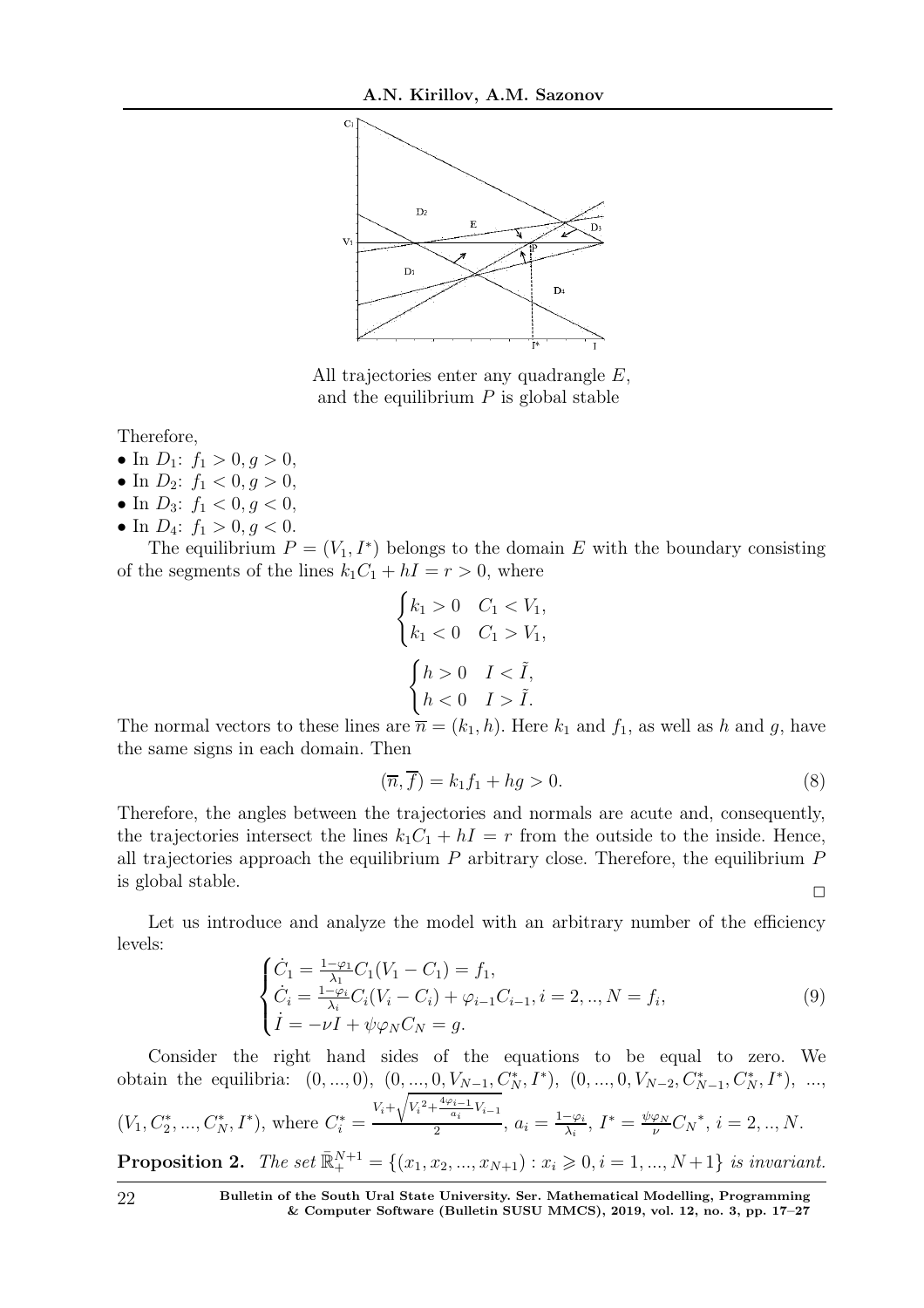*Proof.* Consider the boundary hyperplanes of  $\mathbb{R}^{N+1}_{+}$ . If  $C_1 = 0$ , then, taking into account (9), we obtain that  $\dot{C}_1 = 0$ . If  $C_i = 0$ , then  $\dot{C}_i = \varphi_{i-1} C_{i-1} \geq 0$ . If  $I = 0$ , then  $I = \psi \varphi_N C_N \geq 0$ . It means that the trajectories do not leave  $\bar{\mathbb{R}}_+^{N+1}$  through the boundary hyperplanes. Therefore,  $\bar{\mathbb{R}}_{+}^{N+1}$  is invariant.

**Theorem 3.** The equilibrium  $P = (V_1, C_2^*, ..., C_N^*, I^*))$  is locally asymptotically stable, the other equilibria are unstable.

Proof. The Jacobi matrix is as follows:

$$
f' = \begin{pmatrix} -2a_1C_1 + a_1V_1 & 0 & \dots & 0 & 0\\ \varphi_1 & -2a_2C_2 + a_2V_2 & \dots & 0 & 0\\ \dots & \dots & \varphi_{n-1} & -2a_NC_N + a_NV_N & 0\\ 0 & \dots & 0 & \psi\varphi_N & -\nu \end{pmatrix}.
$$
 (10)

Determine the eigenvalues for the equilibria as the roots of the characteristic polynomials.

$$
det(f'(V_1, C_2^*, ..., C_N^*, I^*) - \lambda E) = (-a_1V_1 - \lambda)(-a_2\sqrt{V_2^2 + \frac{4\varphi_1}{a_2}V_1} - \lambda) \dots
$$
\n
$$
\dots(-a_N\sqrt{V_N^2 + \frac{4\varphi_{N-1}}{a_N}V_{N-1}} - \lambda)(-\nu - \lambda) = 0.
$$
\n(11)

Therefore,  $\lambda_1 = -a_1 V_1 < 0$ ,  $\lambda_i = -a_i \sqrt{V_i^2 + \frac{4\varphi_{i-1}}{a_i}}$  $\frac{\partial i-1}{\partial a_i}V_{i-1} < 0, i = 2, ..., N, \lambda_{N+1} = -\nu < 0.$ Consequently, the equilibrium  $P = (V_1, C_2^*, ..., C_N^*, I^*)$  is locally asymptotically stable. It is clear that if  $C_i = 0$ , then corresponding  $\lambda_i = a_i V_i > 0$ . Therefore, the other equilibria are unstable.  $\Box$ 

**Theorem 4.** The equilibrium  $P = (V_1, C_2^*, ..., C_N^*, I^*)$  is global stable in  $\mathbb{R}^{N+1}_+$ .

*Proof.* The set  $\mathbb{R}^{N+1}_+$  is divided into  $2^{N+1}$  domains depending on the signs of  $C_i$ ,  $i = 1, ..., N$ , and  $\dot{I}$ . We have  $\dot{C}_1 > 0$ , if  $C_1 < V_1$ ,  $\dot{C}_i > 0$ , if  $C_i < \tilde{C}_i$ , and  $\dot{I} > 0$ , if  $I < \tilde{I}$ . The equilibrium  $P = (V_1, C_2^*, ..., C_N^*, I^*)$  belongs to the domain E with the boundary consisting of the hyperplanes  $k_1C_1 + \ldots + k_N C_N + hI = r > 0$ , where

$$
\begin{cases}\nk_1 > 0 & C_1 < V_1, \\
k_1 < 0 & C_1 > V_1, \\
k_i > 0 & C_i < \tilde{C}_i, \\
k_i < 0 & C_i > \tilde{C}_i, \\
h > 0 & I < \tilde{I}, \\
h < 0 & I > \tilde{I}.\n\end{cases}
$$

The normal vectors to these hyperplanes are  $\overline{n} = (k_1, \ldots, k_N, h)$ . Here  $k_i$  and  $f_i$ , as well as  $h$  and  $g$ , have the same sign in each domain. Therefore,

$$
(\overline{n}, \overline{f}) = k_1 f_1 + \ldots + k_N f_N + h g > 0. \tag{12}
$$

Consequently, the angles between the trajectories and normals are acute. Hence, the trajectories intersects the hyperplanes  $k_1C_1 + \ldots + k_N C_N + hI = r$  from the outside to the inside. Therefore, all trajectories approach the equilibrium  $P$  arbitrary close. Consequently, the equilibrium  $P$  is global stable.  $\Box$ 

Вестник ЮУрГУ. Серия <sup>≪</sup>Математическое моделирование и программирование≫ (Вестник ЮУрГУ ММП). 2019. Т. 12, № 3. С. 17–27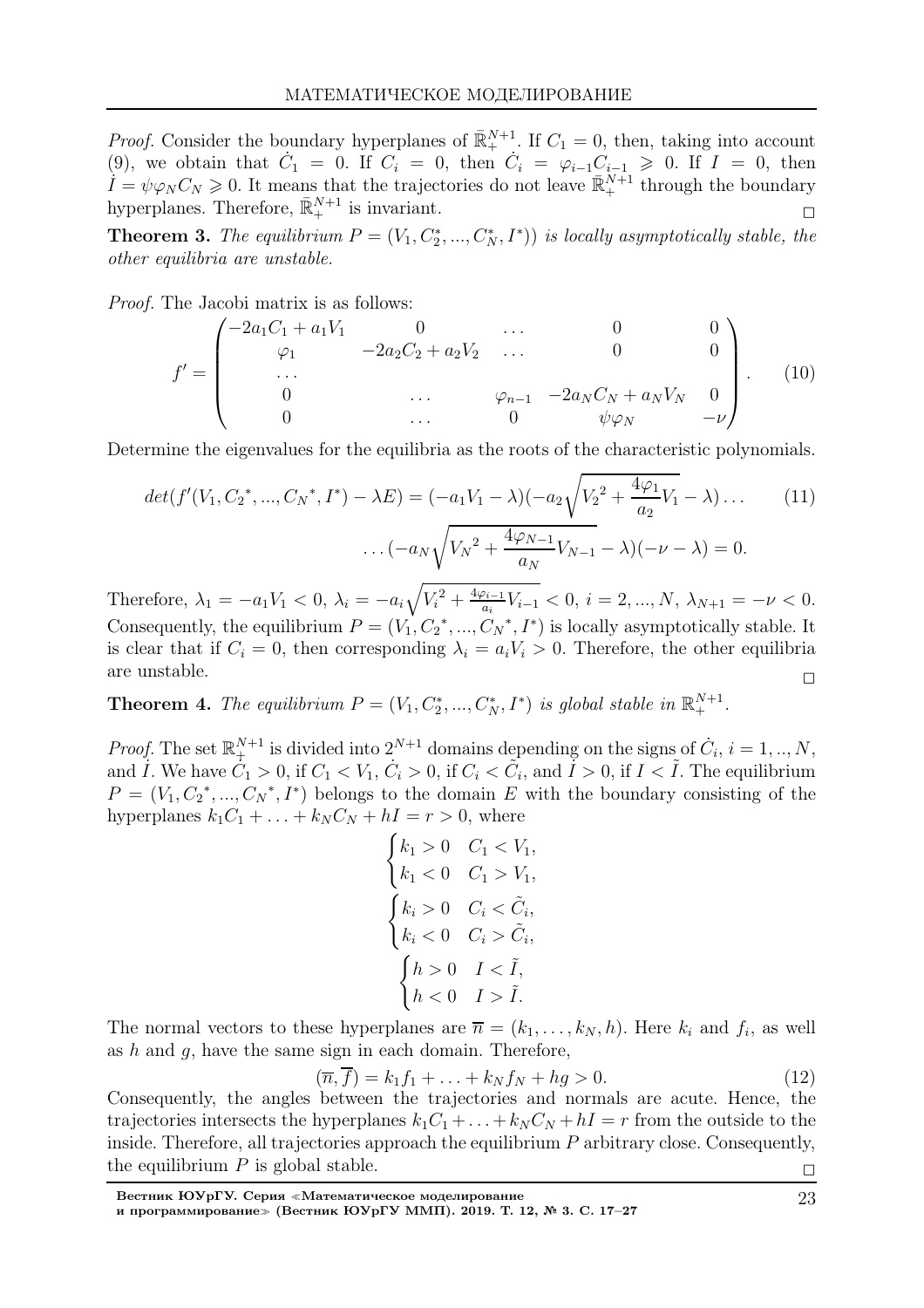Therefore, the capital approaches to the limit value at each efficiency level, and then the system stabilizes. The global stability of the equilibrium means the economic stagnation, which is extremely unfavorable. The further economic growth requires new efficiency level. This can be interpreted as follows: the revolutionary changes are necessary, when the evolutionary changes are impossible. This statement agrees with the concept of the creative destruction proposed by J. Schumpeter.

Theorems 2, 4 allow to predict the behavior of the economic system.

### 2. Scenario of Emergence of New Highest Efficiency Level

Let us consider the following scenario of the emergence of the new highest efficiency level. Assume that the sum of the economic niche volumes is constant, i.e. N  $\sum$  $\left( t\right)$  $\frac{i=1}{i}$  $V_i = V$ , where V is a given constant,  $N(t)$  is the number of the levels at the moment t, and there is a redistribution of the volumes at the moment when a new level emerges. Herewith, at the new level  $N + 1$ , the initial capital equals to  $C_{N+1} = (1 - \psi)\varphi_N C_N^*$ . The new level emerges when the intellectual capital I achieves the threshold value  $I^* - \varepsilon$ , where  $0 < \varepsilon$  is a sufficiently small value. In what follows we assume that  $I(0) < I^*-\varepsilon$ , because otherwise the number of levels is  $N+1$  or more. Note that we consider the threshold value to be equal to  $I^* - \varepsilon$ , since the equilibrium  $P = (V_1, C_2^*, ..., C_N^*, I^*)$  is global stable. The global stability of P implies that the further capital growth is impossible and, therefore, there is the economic stagnation. If the coordinates of the initial point satisfy the condition  $C_N < C_N$ , then the trajectory attains the equilibria in an infinite time. Since the intellectual capital I amounts the threshold  $I^* - \varepsilon$  in a finite time, then it is reasonable to assume the emergence of the new level at the moment of the threshold  $I^* - \varepsilon$  reaching. Otherwise, if the coordinates of the initial point satisfy the condition  $C_N > C_N$ , then it is reasonable to create the new level when the intellectual capital I achieves the threshold value  $I^* - \varepsilon$ , since the capital  $C_N$  decreases, i.e. the firms production is unprofitable at the N-th level.

Assume that the new level is emerged at the moment  $t = t_{em}$ . At this moment, there is a momentary transition from  $\mathbb{R}^{N+1}_+$  to  $\mathbb{R}^{N+2}_+$  such that the point  $(C_1(t_{em}), ..., C_N(t_{em}), I^*-\varepsilon)$ moves to the point  $(C_1(t_{em}),..., C_N(t_{em}), C_{N+1}(t_{em}), I(t_{em}))$ , where  $C_{N+1}(t_{em}) = (1 \psi)a_N C_N(t_{em})$ ,  $I(t_{em})$   $\langle \frac{\psi \varphi_N}{\nu} C_{N+1}^*$ , i.e. the initial value  $I(t_{em})$  is sufficiently small. Substitute  $C_{N+1}(t_{em})$  in the capital dynamic equation at the  $N+1$ -th level:

$$
\dot{C}_{N+1} = a_{N+1}(1-\psi)\varphi_N C_N(t_{em})(V_{N+1} - (1-\psi)\varphi_N C_N(t_{em})) + \varphi_N C_N(t_{em}).
$$
 (13)

In order to guarantee the functioning of the new  $N + 1$ -th level, it is necessary to assume the capital growth at the initial period, i.e.  $C_{N+1} > 0$ , that gives the necessary condition of the new level emergence:

$$
0 < C_N(t_{em}) < \frac{\varphi_N + a_{N+1}(1 - \psi)V_{N+1}}{a_{N+1}(1 - \psi)^2 \varphi_N^2}.\tag{14}
$$

Remark 2. As well, we can propose the new level emergence at the moment when the trajectory intersects the boundary of a neighborhood of the equilibrium  $P =$  $(V_1, C_2^*, ..., C_N^*, I^*).$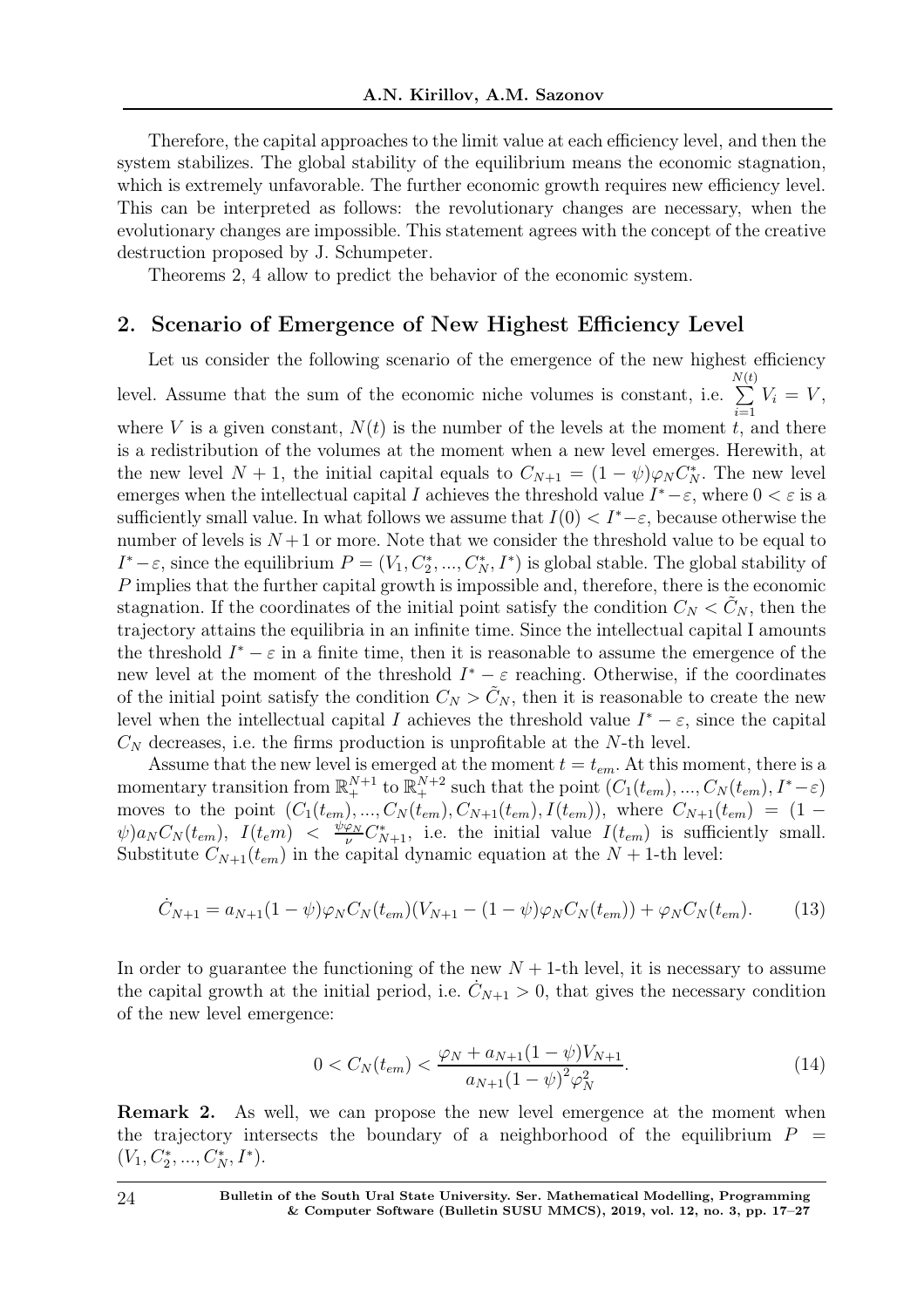# Conclusion

In this article, we propose a mathematical model of dynamics of the sector capital distribution over efficiency levels. We develop the approach proposed by V.M. Polterovich and G.M. Khenkin. To this end, we take into account the boundedness of the economic growth. The qualitative analysis of the proposed model is presented. The equilibria of the constructed dynamic model are determined, and their local and global stability are investigated. Moreover, based on the dynamic system with variable dimension, we propose an approach to simulate the new efficiency levels emergence.

Acknowledgements. This work is supported by Russian Foundation for Basic Research (RFBR), project no. 18-01-00249.

# References

- 1. Schumpeter J. Theorie der wirtschaftlichen Entwicklung. Leipzig, Verlag von Duncker und Humblot, 1911. (in German)
- 2. Acemoglu D., Cao D. Innovation by Entrants and Incumbents. HKS Faculty Research Working Paper Series, 2012, no. 238, pp. 1–13.
- 3. Christensen C., Raynor M. The Innovator's Solution. Harvard, Harvard Business School Press, 2003.
- 4. Glazev S.Yu. Teoriya dolgosrochnogo tekhniko-ehkonomicheskogo razvitiya [The Theory of the Long-Run Technical and Economic Development]. Moscow, VlaDar, 1993. (in Russian)
- 5. Klimek P., Hausmann R., Thurner S. Empirical Confirmation of Creative Destruction from World Trade Data. HKS Faculty Research Working Paper Series, 2012, no. 238, pp. 1–13.
- 6. Iwai K. Schumpeterian Dynamics. Part 1: An Evolutionary Model of Innovation and Imitation. Journal of Economic Behavior and Organization, 1984, vol. 5, no 2, pp. 159–190. DOI: 10.1016/0167-2681(84)90017-9
- 7. Iwai K. Schumpeterian Dynamics. Part 2: Technological Progress, Firm Growth and "Economic Selection". Journal of Economic Behavior and Organization, 1984, vol. 5, no. 3–4, pp. 321–351. DOI: 10.1016/0167-2681(84)90005-2
- 8. Gelman L.M., Levin M.I., Polterovich V.M., Spivak V.A. [Modelling of the Dynamics of Firms Distribution in Accordance with Efficiency Levels (Ferrous Metal Industry Case). Economics and Mathematical Methods, 1993, vol. 29, no. 24, pp. 460–469. (in Russian)
- 9. Polterovich V.M., Khenkin G.M. [An Evolutionary Model with Interaction between Development and Adoption of New Technologies]. Economics and Mathematical Methods, 1988, no. 24, pp. 1071–1083. (in Russian)
- 10. Polterovich V.M. The Theory of Endogenous Economic Growth and Equations of Mathematical Physics. The Journal of the New Economic Association, 2017, no. 2 (34), pp. 193–201. DOI: 10.31737/2221-2264-2017-34-2-11
- 11. Khenkin G.M., Shananin A.A. Mathematical Modelling of the Schumpeterian Dynamics of Innovation. Mathematical Modelling, 2014, vol. 26, no. 3, pp. 3–19.
- 12. Kirillov A.N., Sazonov A.M. [Global Stability in Model of Non-Linear Schumpeterian Dynamics]. Transactions of KarRC RAS, 2018, no. 7, pp. 34–40. DOI: 10.17076/mat794

Received November 17, 2018

Вестник ЮУрГУ. Серия <sup>≪</sup>Математическое моделирование и программирование<sup>≫</sup> (Вестник ЮУрГУ ММП). 2019. Т. 12, № 3. С. 17–27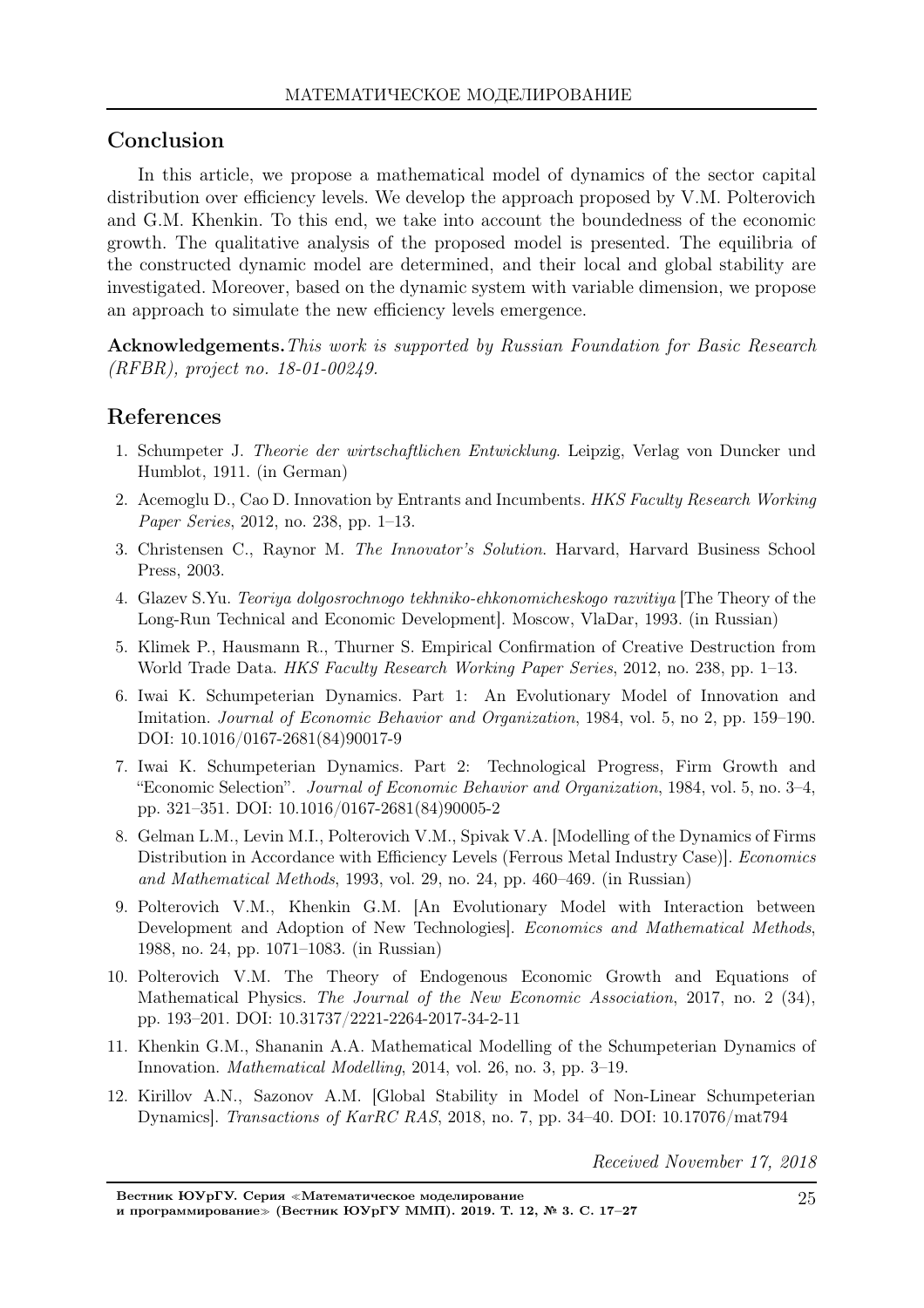УДК 517.938+517.925.51+51-77 DOI: 10.14529/mmp190302

## ГЛОБАЛЬНАЯ ШУМПЕТЕРОВСКАЯ ДИНАМИКА СО СТРУКТУРНЫМИ ИЗМЕНЕНИЯМИ

#### А.Н. Кириллов<sup>1</sup>, А.М. Сазонов<sup>1</sup>

<sup>1</sup> Институт прикладных математических исследований, Федеральный исследовательский центр <sup>≪</sup>Карельский научный центр РАН≫, г. Петрозаводск, Российская Федерация

> В статье предлагается подход к моделированию шумпетеровской динамики экономической системы, описывающей возникновение и распространение новых технологий. Разработана математическая модель динамики распределения капитала отрасли по уровням эффективности на основе системы нелинейных дифференциальных уравнений. С целью учета ограничений экономического роста, вследствие ограниченности рынков сбыта и ресурсной базы, вводится понятие емкости экономической ниши. Предложен сценарий появления нового высшего уровня эффективности. Для моделирования процесса появления нового высшего уровня эффективности введено понятие интеллектуального капитала. Согласно предложенному сценарию, новый уровень появляется при достижении интеллектуальным капиталом порогового значения. При этом изменяется размерность динамической системы. Сформулировано необходимое условие функционирования нового уровня. Определено инвариантное множество динамической системы. Исследуется локальная устойчивость состояний равновесия динамической системы, описывающей распределение капитала. С помощью геометрического метода устанавливается глобальная устойчивость одного из равновесий. Предложенные модели позволят оценивать и прогнозировать динамику технологических уровней развития предприятий отрасли экономики.

> Ключевые слова: динамические системы; шумпетеровская динамика; устойчивость.

### Литература

- 1. Schumpeter, J. Theorie der wirtschaftlichen Entwicklung / J. Schumpeter. Leipzig: Verlag von Duncker und Humblot, 1911.
- 2. Acemoglu, D. Innovation by Entrants and Incumbents / D. Acemoglu, D. Cao // HKS Faculty Research Working Paper Series. – 2012. – № 238. – P. 1–13.
- 3. Christensen, C. The Innovator's Solution / C. Christensen, M. Raynor. Harvard: Harvard Business School Press, 2003.
- 4. Глазьев, С.Ю. Теория долгосрочного технико-экономического развития / С.Ю. Глазьев. – М.: ВлаДар, 1993.
- 5. Klimek, P. Empirical Confirmation of Creative Destruction from World Trade Data / P. Klimek, R. Hausmann, S. Thurner // HKS Faculty Research Working Paper Series. –  $2012. - N$ <sup>2</sup> 238. – P. 1–13.
- 6. Iwai, K. Schumpeterian Dynamics. Part 1: An Evolutionary Model of Innovation and Imitation / K. Iwai // Journal of Economic Behavior and Organization. – 1984. – V. 5,  $\mathbb{N}^{\circ}$  2. – P. 159–190.
- 7. Iwai, K. Schumpeterian Dynamics. Part 2: Technological Progress, Firm Growth and <sup>≪</sup>Economic Selection<sup>≫</sup> / K. Iwai // Journal of Economic Behavior and Organization. – 1984. – V. 5, № 3-4. – P. 321–351.